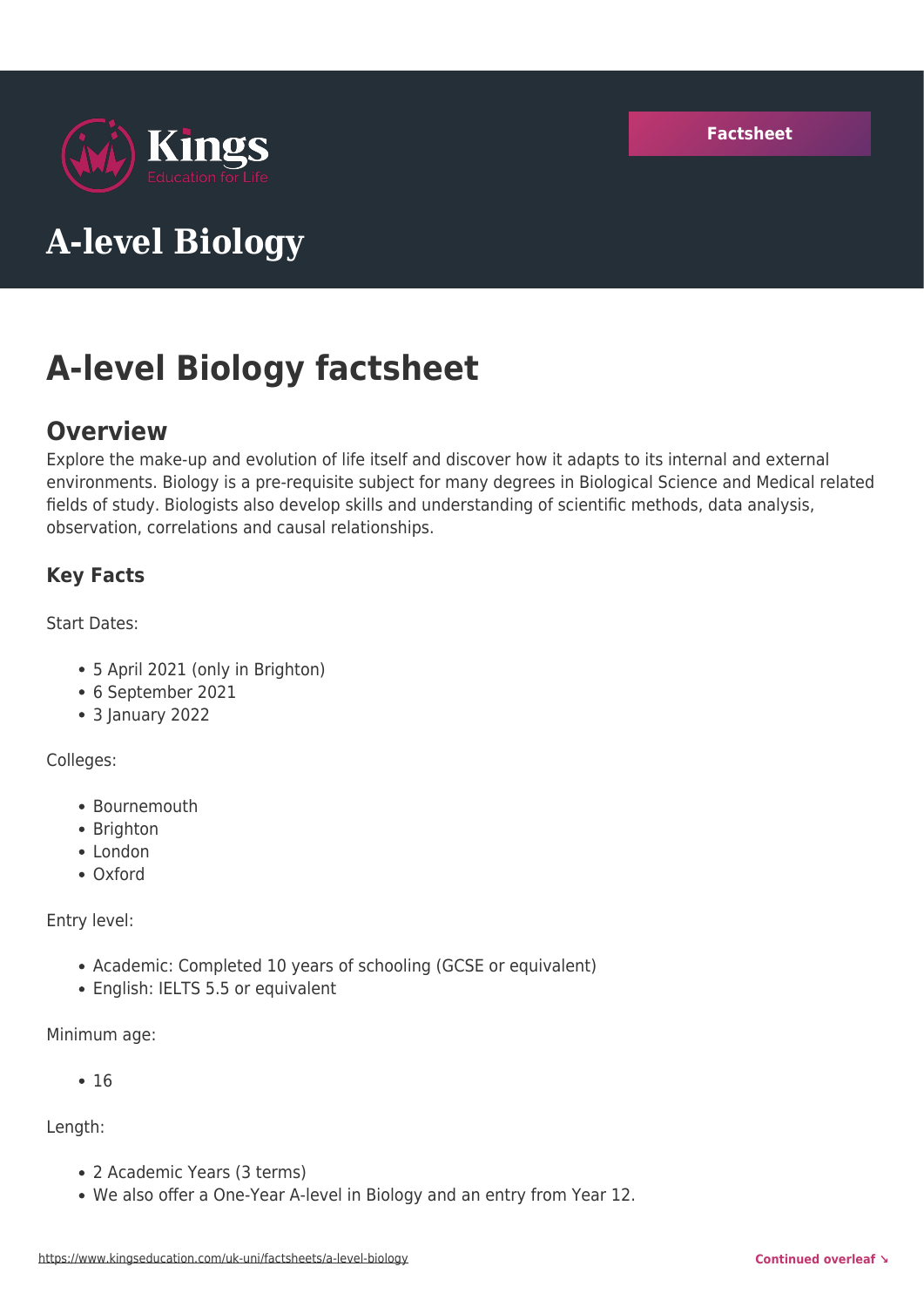Lessons:

Average 7 hours per week for each A-level subject (plus homework and private study)

Class size:

4-10

#### **Learning outcomes**

- Gain UK national university entrance qualification
- Raise English to university level
- Develop study skills required at degree level
- Develop specialist subject expertise

## **Course content and structure**

The following syllabus outline is based on AQA exam board content. Please note that exam boards may vary from college to college.

## **Year 1**

Biological molecules

- Monomers and Polymers
- Carbohydrates
- Lipids
- Proteins
- Nucleic acids
- $\bullet$  ATP
- Water
- Inorganic ions

Cells

- Cell structure
- The cell cycle
- Transport across cell membranes
- Cell recognition and the immune system

Organisms and substance exchange

- Surface area to volume ratio
- Gaseous exchange
- Digestion and absorption
- Mass transport
- Mass transport in animals
- Mass transport in plants

Genetic information, variation and relationships between organisms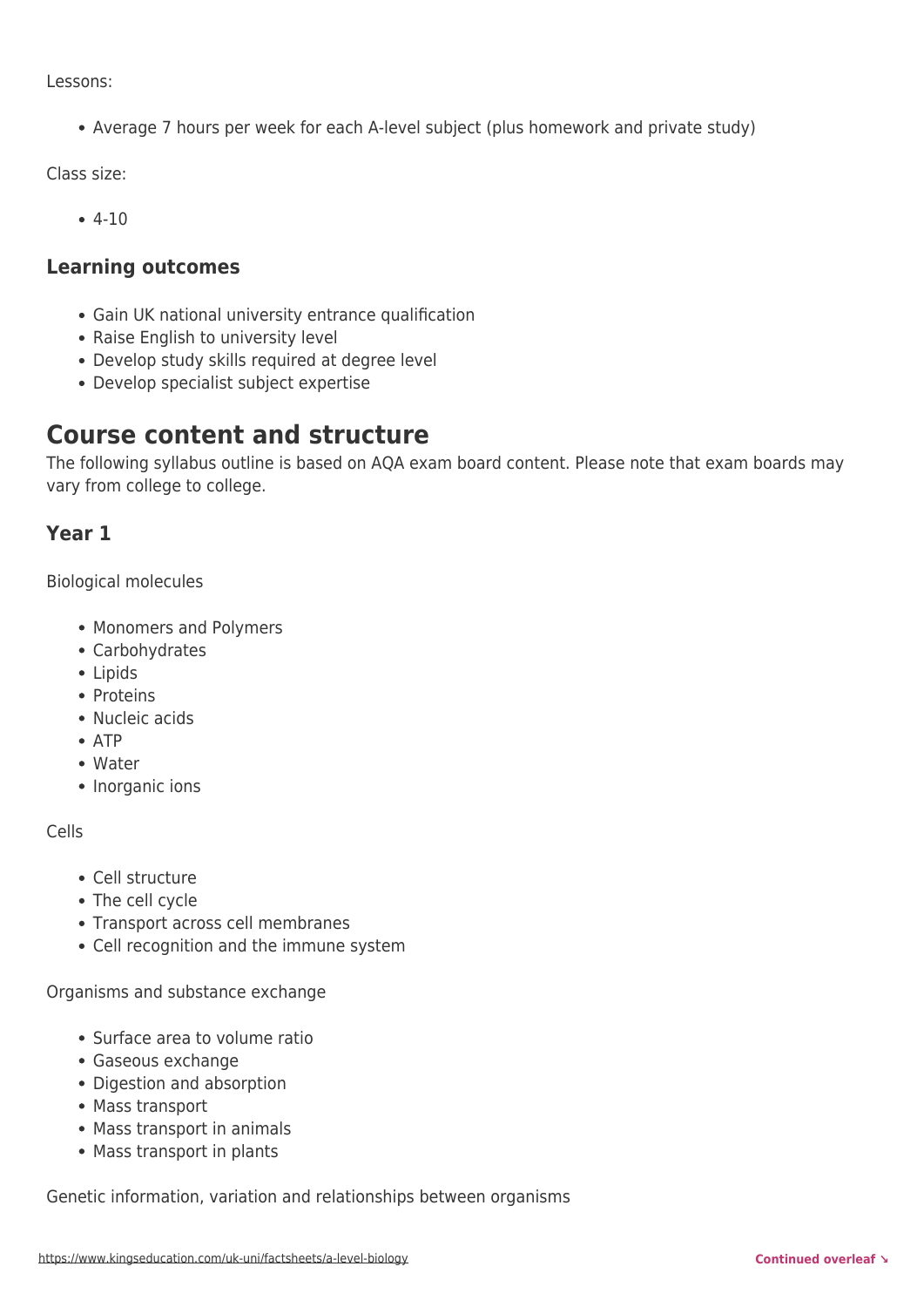- DNA, Genes and chromosomes
- DNA and protein synthesis
- Genetic diversity can arise as a result of mutation or during meiosis
- Genetic diversity and adaptation
- Species and taxonomy
- Biodiversity within a community
- Investigating diversity

#### **Year 2**

Energy transfers in and between organisms

- Photosynthesis
- Respiration
- Energy and ecosystems
- Nutrient cycles

How organisms respond to changes in their internal and external environments

- Stimuli, both internal and external
- Nervous coordination
- Skeletal muscles as effectors
- Homeostasis

Genetics, populations, evolution and ecosystems

- Inheritance
- Populations
- Evolution and speciation
- Populations in Ecosystems

The control of gene expression

- Alteration of the sequence of bases in DNA
- Stem cells
- Genome projects
- Gene technologies

## **Typical A-level subject combinations with Biology**

- Maths, Chemistry and Biology
- Maths, Physics, Chemistry and Biology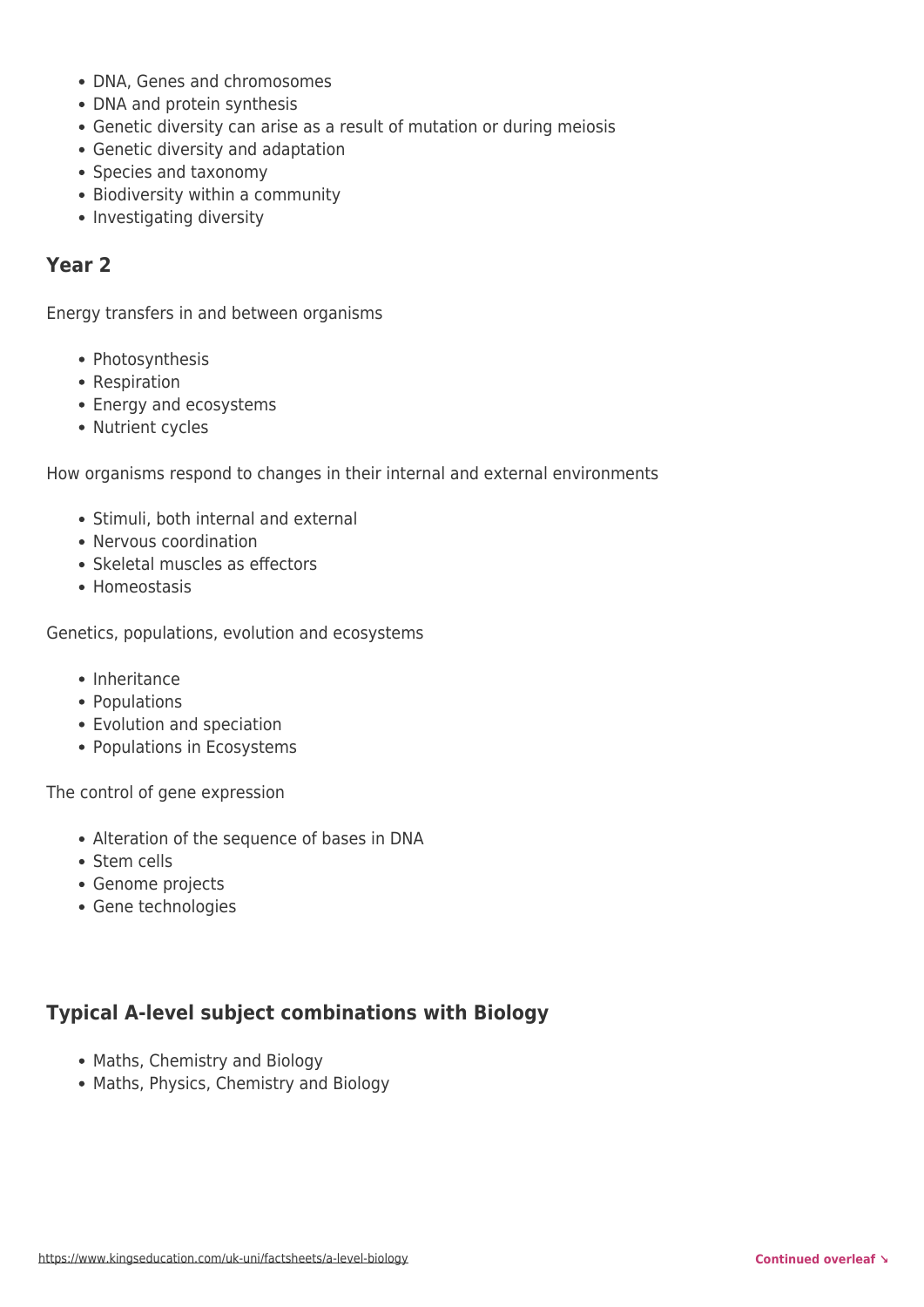## **Sample enrichment activities**

- 3-day residential field trip
- The Big Bang fair, NEC Birmingham
- Natural History Museum visit
- Oxford University Science laboratory visit
- Oxford University School of Medicine visit
- The Royal Society, London
- Science Club
- Science in the News Club
- Google Science Fair
- AIM conferences

## **Sample academic calendar (2021-2022)**

### **Year 1**

#### September

- 6th: term starts
- Student induction

#### October

- 18 22nd: half term
- Progress tests

#### November

University fairs and talks

#### December

- 10th: term ends
- End of term exams

#### January

• 3rd: term starts

#### February

- 10th 11th: half term
- Progress tests
- University fairs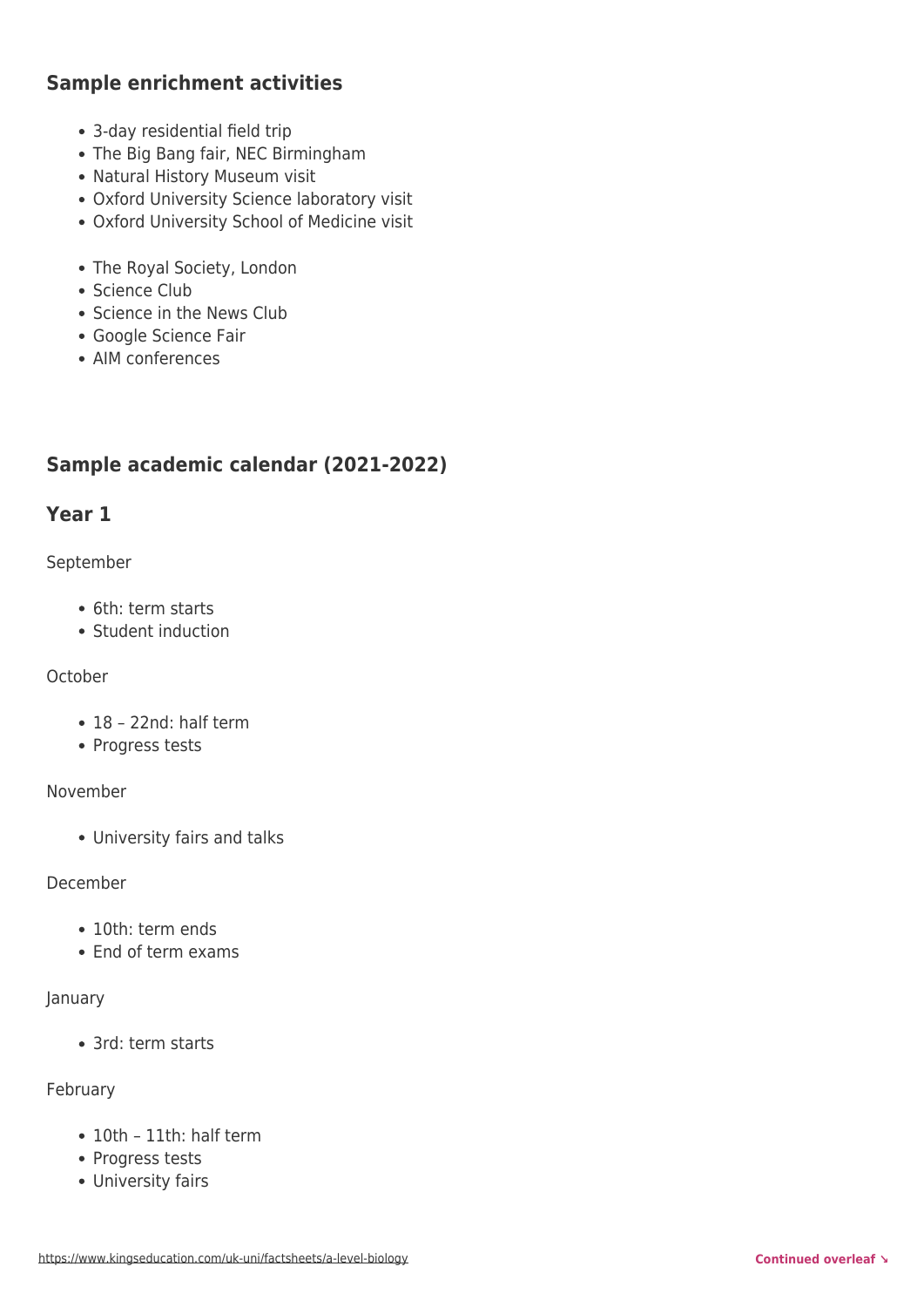#### March

- End of term exams
- 18th: term ends

#### April

4th: term starts

#### May

• Progress tests

#### June

- Exams
- 10th: term ends

## **Year 2**

#### September

5th Sept: term starts

#### October

- 17th 21st: half term
- 15th October: UCAS deadline (Medicine)
- Progress tests

#### November

University fairs and talks

#### December

- 9th: term ends
- End of term exams

#### January

- 2nd: term starts
- 15th January: UCAS deadline (other subjects)

#### February

- 9 10th: half term
- Progress tests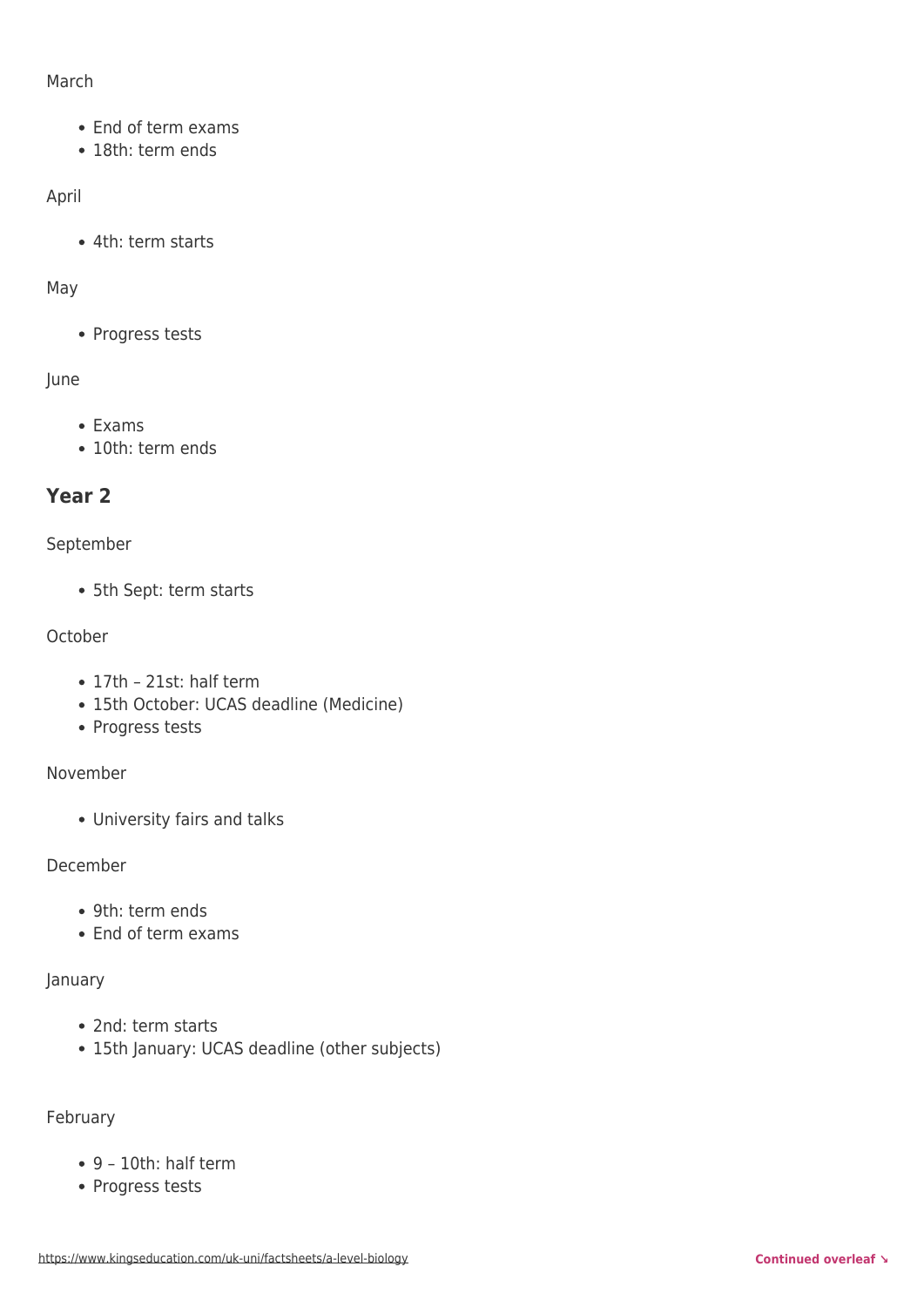#### March

- 17th: term ends
- Mock exams

#### April

- 3rd: term starts
- Progress tests

#### May

• Final exams

#### June

9th June: term ends

# **Recommended reading**

Below is a list of books which may help you prepare for your studies prior to arrival. Please note that additional books, and online resources such as websites and journals will be shared once you begin your course.

- AQA Biology A Level Student Book by Ted Lister, Janet Renshaw
- The Selfish Gene by Richard Dawkins
- Y: The Descent of Men by Steve Jones
- Genome: The Autobiography of a Species in 23 Chapters by Matt Ridley
- DNA: The Secret of Life by James Watson
- The Origin of Species by Charles Darwin
- This Is Biology: The Science of the Living World by Ernst Mayr

## **Degree progression**

A-level Biology, often in conjunction with other science-based subjects, can lead to the following types of degree course. It is a particularly good choice for people who want to pursue a future career in health and clinical professions.

- Biomedical Sciences
- Biochemistry
- Dentistry
- Dietetics
- Earth Sciences
- Environmental science
- Forensic Science
- Geology
- Medical Science
- Medicine
- Nursing
- Optometry
- Pharmacy